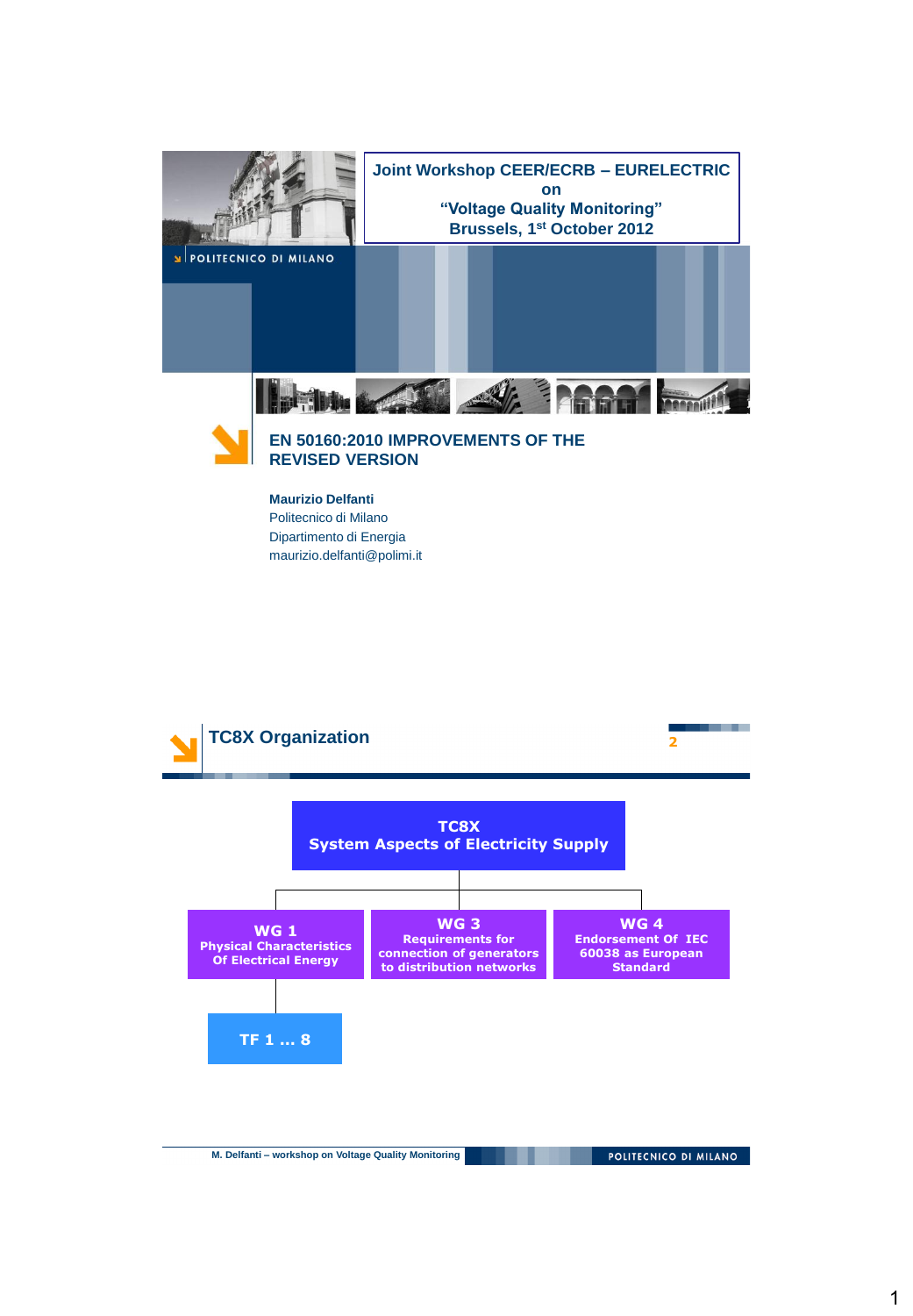

## **First edition: November 1994** EN 50160: Voltage characteristics of electricity supplied by public distribution systems. Subjects: LV and MV distribution networks **Following Editions: 1999, 2007 Current edition** EN 50160: 2010 Voltage characteristics of electricity supplied by public electricity networks Voted positively on May, 2009; Ratified postponed by CLC BT due to comments received Finally ratified by BT on March 2010 and dispatched on July 2010

Subjects: LV; MV; HV networks

**M. Delfanti – workshop on Voltage Quality Monitoring**

POLITECNICO DI MILANO



In the following, a distinction is made between:

- $\triangleright$  continuous phenomena, i.e. small deviations from the nominal value that occur continuously over time - such phenomena are mainly due to load pattern, changes of load or nonlinear loads;
- $\triangleright$  voltage events, sudden and significant deviations from normal or desired wave shape.

Voltage events are typically due to unpredictable events (e.g., faults) or to external causes (e.g., weather, third party actions**)**

. .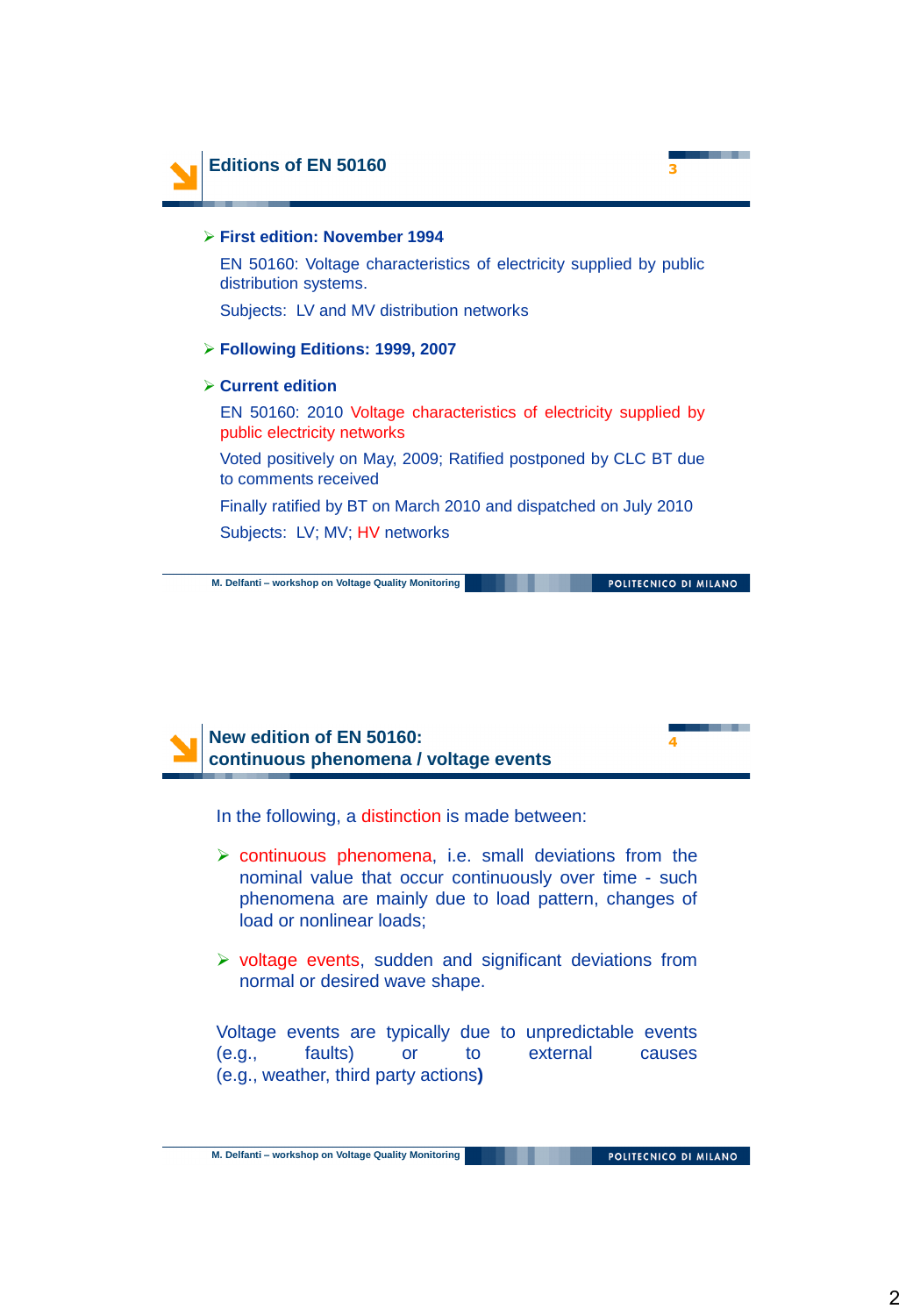

### **The new index** 5

| 1 Scope and object                                             |
|----------------------------------------------------------------|
| 2 Normative references                                         |
| 3 Definitions                                                  |
| 4 Low-voltage supply characteristics                           |
| 4.1 General                                                    |
| 4.2 Continuous phenomena                                       |
| 4.3 Voltage events                                             |
| 5 Medium-voltage supply characteristics                        |
| 4.1 General                                                    |
| 5.2 Continuous phenomena                                       |
| 5.3 Voltage events                                             |
| 6 High-voltage supply characteristics                          |
| 6.1 General                                                    |
| 6.2 Continuous phenomena                                       |
| 6.3 Voltage events                                             |
| Annex A (informative) Special nature of electricity            |
| Annex B (informative) Indicative values for voltage events and |
| single rapid voltage changes                                   |
|                                                                |

**M. Delfanti – workshop on Voltage Quality Monitoring**

POLITECNICO DI MILANO

- -

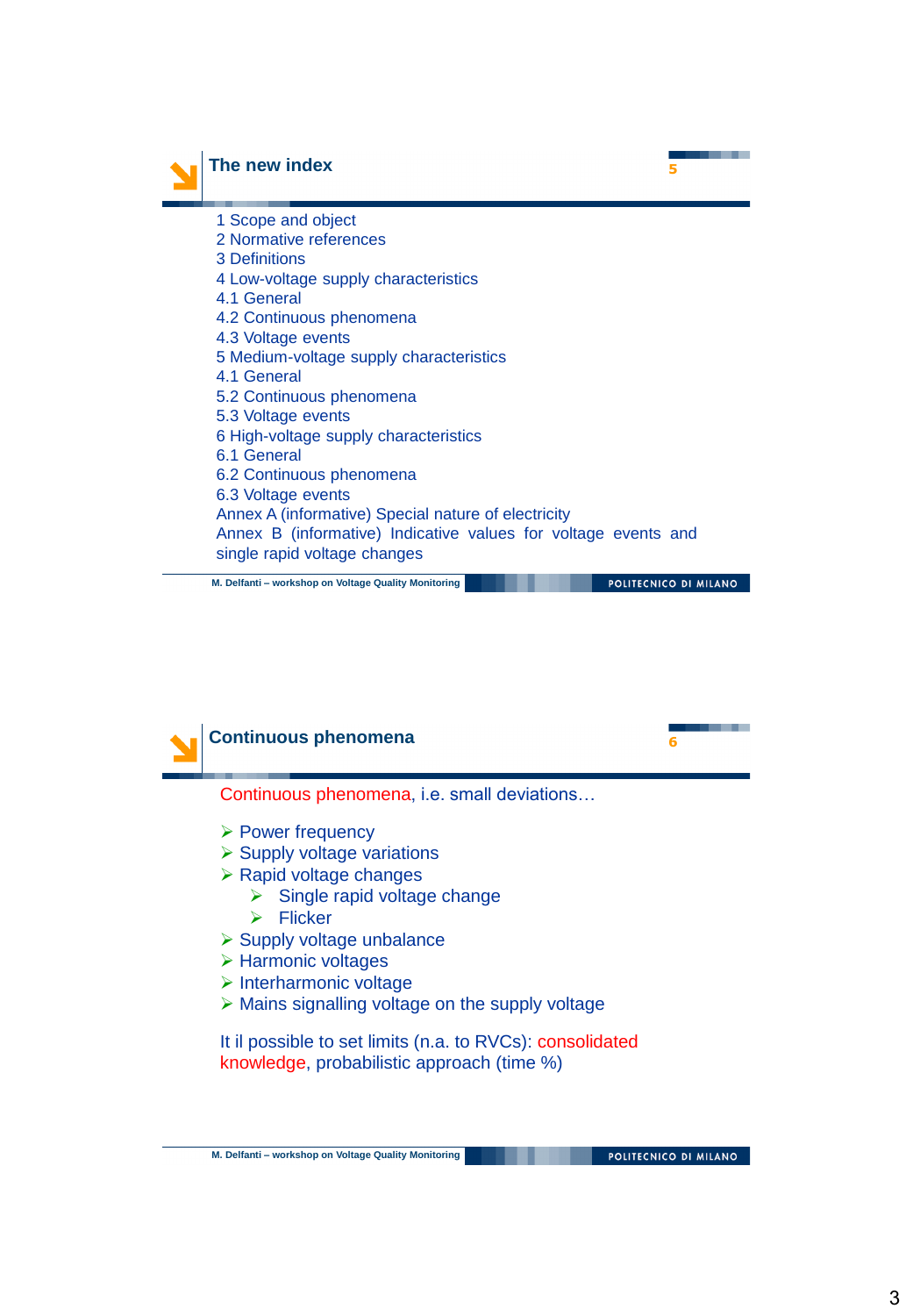

#### 4.2.2.1 Requirements

Under normal operating conditions, voltage variations should not exceed  $\pm$  10 % of the nominal voltage Un. In cases of electricity supplies in networks not interconnected to transmission systems or for special remote network users, voltage variations should not exceed + 10 % / - 15 % of Un.

*Network* users should be informed of the conditions.



4.2.2.2 Test method

When voltage measurements are required, they will be done in accordance with 5.2 of EN 61000-4-30 with a measurement period of at least one week.

Under conditions of 4.2.2.1 the following limits apply:

- at least **95%** of the 10 min mean r.m.s. values of the supply voltage shall be above the lower limit given in 4.2.2.1. (90%)
- **none** of the 10 min mean r.m.s. values of the supply voltage shall be outside the limits +10% / - 15 % of Un**.**

POLITECNICO DI MILANO

. . .

**7**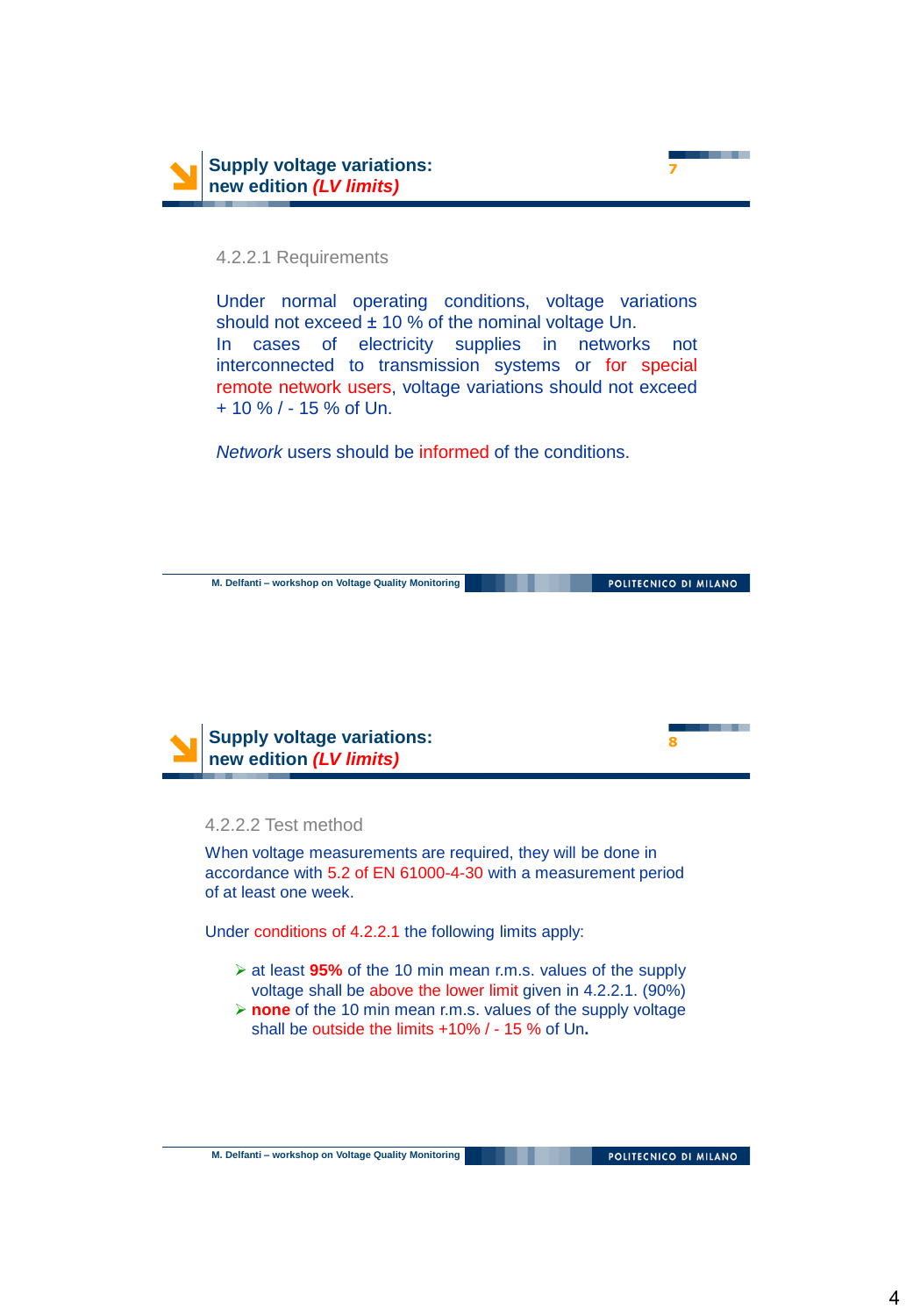

**9**

Requirements, note 1

The actual power consumption required by individual network users is not fully predictable, in terms of amount and of contemporaneity. As a consequence, networks are generally designed on a probabilistic basis.

If, following a complaint, measurements carried out by the network operator according to 4.2.2.2 indicate that the magnitude of the supply voltage departs beyond the limits given in 4.2.2.2 causing **negative consequences** for the network user, the network operator should take remedial action in collaboration with the network user(s) depending on a risk assessment.

Temporarily, for the time needed to solve the problem, voltage variations should be within the range + 10 % / - 15 % of *Un*, unless otherwise agreed with the network users.

**M. Delfanti – workshop on Voltage Quality Monitoring**

POLITECNICO DI MILANO



#### 5.2.2.2 Test method

When voltage measurements are required, they will be done in accordance with 5.2 of EN 61000-4-30 with a measurement period of at least one week.

Under conditions of 5.2.2.1 the following limits apply:

- at least **99%** of the 10 min mean r.m.s. values of the supply voltage shall be below the upper limit given in 5.2.2.1. (110%)
- at least **99%** of the 10 min mean r.m.s. values of the supply voltage shall be above the lower limit given in 5.2.2.1. (90%)
- **none** of the 10 min mean r.m.s. values of the supply voltage shall be outside the limits +/- 15 % of Un**.**

. .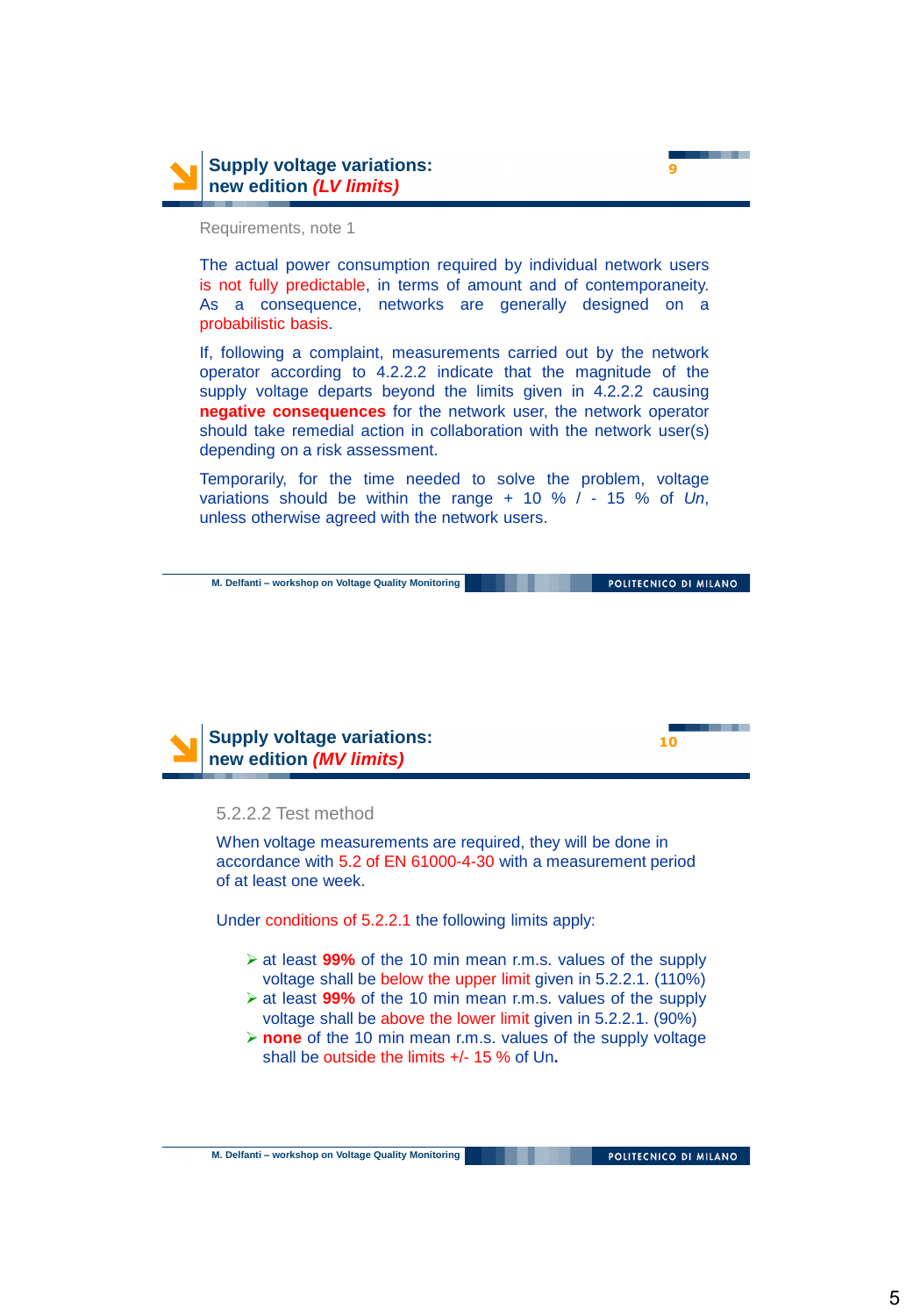

A temporary reduction of the voltage at a point in the electrical supply system below a specified start threshold.

For the purpose of this standard, the dip start threshold is equal to 90 % of the reference voltage.

Nota 1 Typically, a dip is associated with the occurrence and termination of a short circuit or other extreme current increase on the system or installations connected to it.

Nota 2 For the purpose of this standard, a voltage dip is a two dimensional electromagnetic disturbance, the level of which is determined by both voltage and time (duration).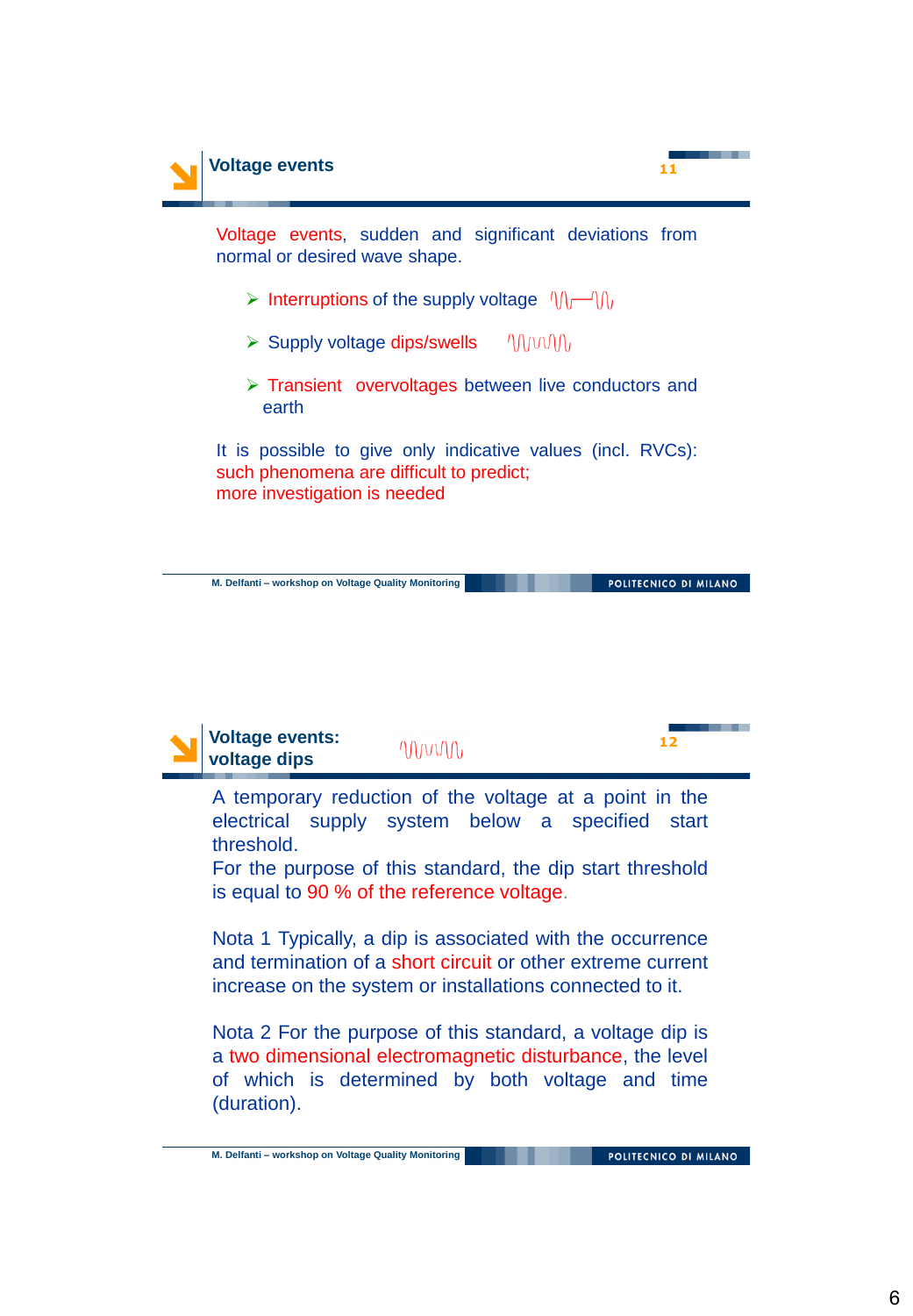



- $\triangleright$  events for which appliances have to be immune
- $\triangleright$  events that can be limited by the DSO/TSO
- $\triangleright$  The concept of a "responsibility sharing curve" is much wider and complex (see IEEE paper by M. Bollen, P. Verde)
- $>$  In the new edition the concept has been applied only to voltage dips
- $\triangleright$  It is useful to describe the possible behavior of the network with the same parameters used for testing appliances (Product Standards)

**M. Delfanti – workshop on Voltage Quality Monitoring**

POLITECNICO DI MILANO



Starting from the test levels given in EN 61000-4-11, a new table has been included.

| <b>Residual</b><br>voltage u [%] | Duration [ms]  |                     |                     |                    |                    |
|----------------------------------|----------------|---------------------|---------------------|--------------------|--------------------|
|                                  | $10 - 200$     | $200 - 500$         | $500 - 1000$        | $1000 - 5000$      | $5000 - 60000$     |
| $90 > u \ge 80$                  | <b>CELL A1</b> | CELL <sub>A2</sub>  | CELL A3             | CELL A4            | CELL A5            |
| $80 > u \ge 70$                  | <b>CELL B1</b> | CELL B <sub>2</sub> | CELL B3             | CELL B4            | CELL B5            |
| 70 > u > 40                      | CELL C1        | CELL <sub>C2</sub>  | CELL <sub>C3</sub>  | CELL C4            | CELL C5            |
| $40 > u \ge 5$                   | CELL D1        | CELL D <sub>2</sub> | CELL D <sub>3</sub> | CELL D4            | CELL D5            |
| 5 > u                            | <b>CELL X1</b> | CELL <sub>X2</sub>  | CELL <sub>X3</sub>  | CELL <sub>X4</sub> | CELL <sub>X5</sub> |

Although the cells of the table 2,5 and 8 are not exactly coincident with the test levels table, it can be expected that equipment tested according to the relevant product std should cope with voltage dips as indicated in the cells:

- A1, B1, A2, B2 for class 2;
- A1, B1, C1, A2, B2, A3, A4 for class 3.